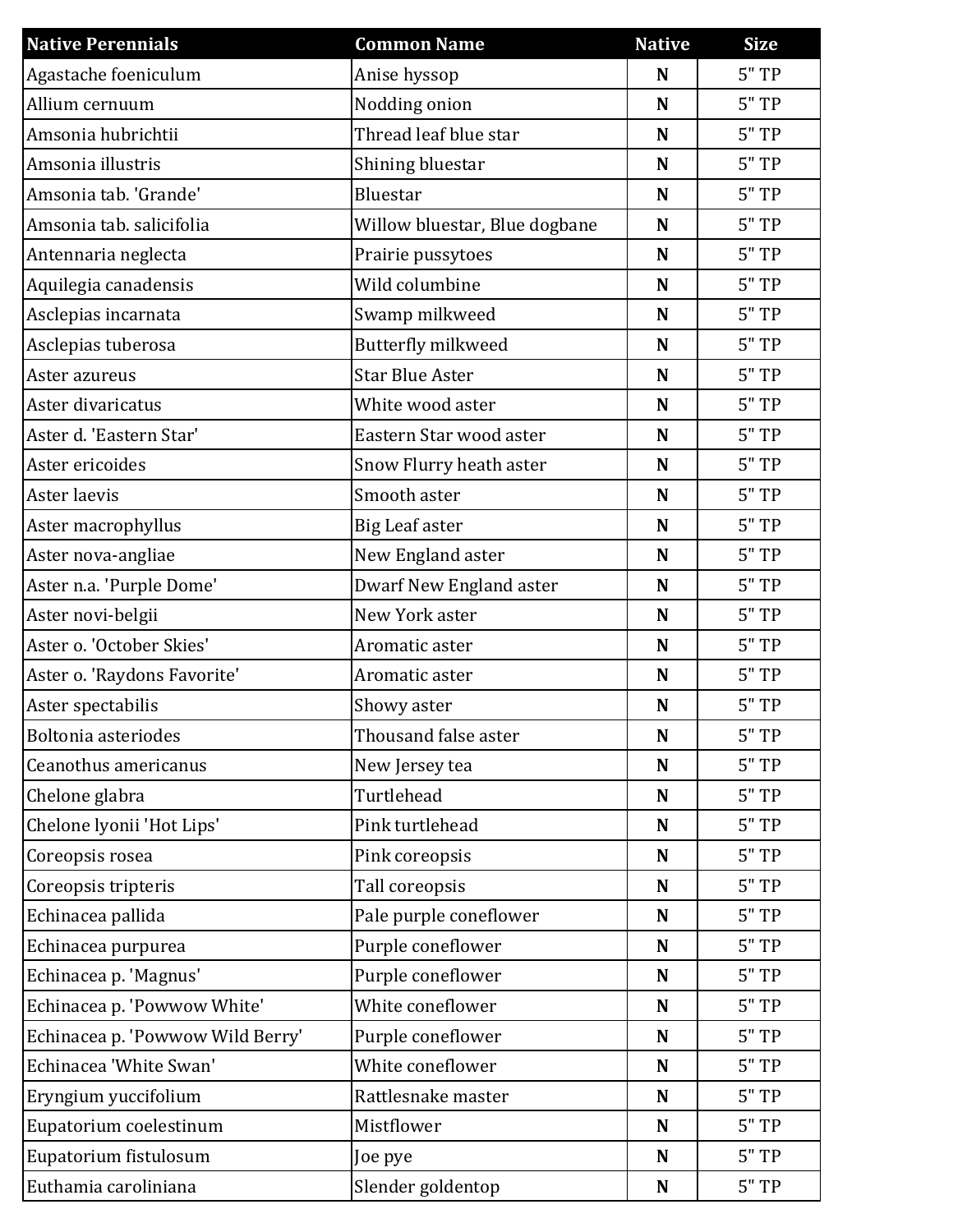| Gaura lindheimeri                         | Lindheimer's beeblossom         | N | 5"TP    |
|-------------------------------------------|---------------------------------|---|---------|
| Helianthus angustifolius                  | Narrow leaf sunflower           | N | 5"TP    |
| Helianthus decapetalus                    | Ten petal sunflower             | N | 5"TP    |
| Helianthus divaricatus                    | Woodland sunflower              | N | 5"TP    |
| Helianthus microcephalus                  | Small wood sunflower            | N | 5"TP    |
| Heliopsis helianthoides                   | Oxeye / False sunflower         | N | $5"$ TP |
| Heliopsis h. 'Summer Nights'              | Red Oxeye                       | N | 5"TP    |
| Heliopsis h. 'Summer Sun'                 | Summer Sun Oxeye                | N | 5"TP    |
| Heliopsis h. var. scabra 'Burning Hearts' | <b>Burning Hearts sunflower</b> | N | 5"TP    |
| Heuchera americana 'Dales Strain'         | Dales alumroot                  | N | 5"TP    |
| Heuchera villosa 'Autumn Bride'           | Hairy alumroot                  | N | 5"TP    |
| Hibiscus moscheutos                       | Swamp mallow                    | N | 5"TP    |
| Iris versicolor                           | <b>Blue flag</b>                | N | 5"TP    |
| Liatris spicata                           | Gayfeathers                     | N | 5"TP    |
| Lobelia cardinalis                        | <b>Cardinal flower</b>          | N | 5"TP    |
| Lobelia siphilitica                       | Great blue lobelia              | N | 5"TP    |
| Lysimachia lanceolata var. purpurea       | Lance-leaved loostrife          | N | 5"TP    |
| Monarda didyma                            | Scarlet beebalm                 | N | $5"$ TP |
| Monarda d'Jacob Cline'                    | Bee balm                        | N | 5"TP    |
| Monarda fistulosa                         | Wild Bergamont                  | N | 5"TP    |
| Monarda fistulosa 'Claire Grace'          | Wild bergamont                  | N | 5"TP    |
| Parthenium integrifolium                  | Wild quinine                    | N | 5"TP    |
| Penstemon calycosus                       | Smooth beardtongue              | N | $5"$ TP |
| Penstemon digitalis                       | Beardtongue                     | N | 5"TP    |
| Penstemon digitalis 'Huskers Red'         | Beardtongue                     | N | 5"TP    |
| Phlox divaricata                          | Woodland phlox                  | N | 5"TP    |
| Phlox maculata                            | Meadow phlox                    | N | 5"TP    |
| Phlox paniculata                          | <b>Summer Phlox</b>             | N | 5"TP    |
| Phlox paniculata 'Robert Poore'           | Garden phlox                    | N | 5"TP    |
| Phlox stolonifera                         | Creeping phlox                  | N | 5"TP    |
| Phlox subulata                            | <b>Moss Phlox</b>               | N | 5"TP    |
| Physostegia virginiana                    | Obedient plant                  | N | 5"TP    |
| Polemonium reptans                        | Jacobs ladder                   | N | $5"$ TP |
| Pycnanthemum flexuosum                    | Appalachian Mountain Mint       | N | 5"TP    |
| Pycnanthemum incanum                      | Hoary mountain mint             | N | 5"TP    |
| Pycnanthemum muticum                      | Short toothed mountain mint     | N | 5"TP    |
| Pycnanthemum tenuifolium                  | American mountain mint          | N | $5"$ TP |
| Pycnanthemum virginianum                  | American mountain mint          | N | 5"TP    |
| Rudbeckia fulgida 'Goldsturm'             | <b>Black-eyed Susan</b>         | N | 5"TP    |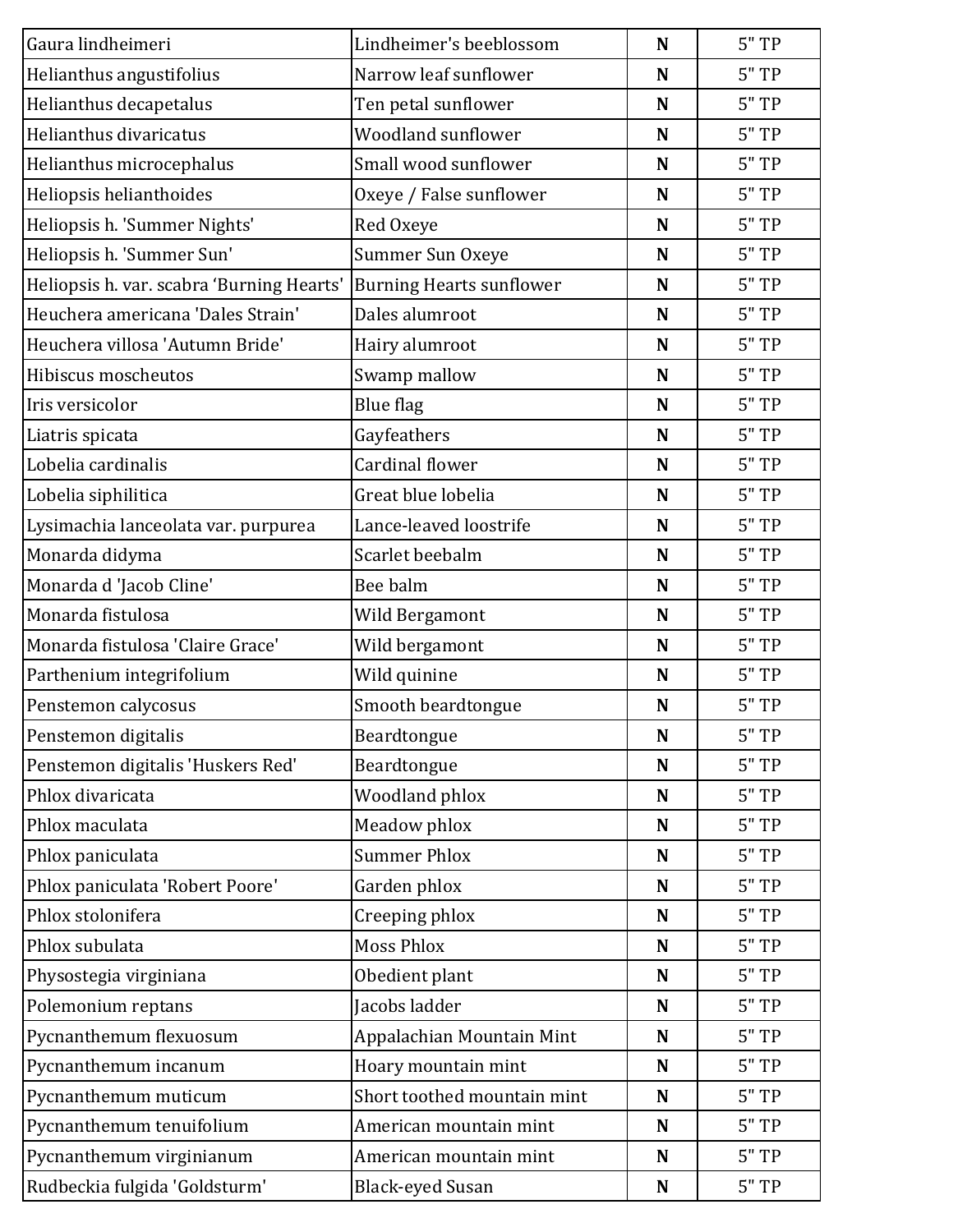| Rudbeckia fulgida v. deamii           | <b>Black-eyed Susan</b>          | N             | 5"TP        |
|---------------------------------------|----------------------------------|---------------|-------------|
| Rudbeckia fulgida v. fulgida          | <b>Black-eyed Susan</b>          | N             | 5"TP        |
| Rudbeckia hirta                       | Sweet black-eyed Susan           | N             | 5"TP        |
| Rudbeckia laciniata                   | Green-headed coneflower          | N             | $5"$ TP     |
| Rudbeckia maxima                      | Tall coneflower                  | N             | 5"TP        |
| Rudbeckia triloba                     | <b>Brown-eyed Susan</b>          | N             | 5"TP        |
| Sedum ternatum                        | Three leaf, Woodland Stonecrop   | N             | 5"TP        |
| Silphium laciniatum                   | <b>Compass Plant</b>             | N             | 5"TP        |
| Silphium perfoliatum                  | Virginia Cup Plant               | N             | 5"TP        |
| Silphium terebinthinaceum             | Prairie Dock                     | N             | $5"$ TP     |
| Solidago rigida                       | Stiff Goldenrod                  | N             | 5"TP        |
| Solidago rugosa 'Fireworks'           | Wrinkle-leaf goldenrod           | N             | 5"TP        |
| Solidago speciosa                     | Showy goldenrod                  | N             | $5"$ TP     |
| Tiarella cordifolia                   | <b>Creeping Foam Flower</b>      | N             | 5"TP        |
| Tradescantia ohiensis                 | Ohio spiderwort                  | N             | 5"TP        |
| Verbena canadensis 'Homestead Purple' | Homestead Purple verbena         | N             | 5"TP        |
| Vernonia noveboracensis               | New York ironweed                | N             | 5"TP        |
| Veronicastrum virginicum              | Culver root                      | N             | 5"TP        |
| <b>Native Ornamental Grasses</b>      | <b>Common Name</b>               | <b>Native</b> | <b>Size</b> |
|                                       |                                  |               |             |
| Bouteloua curtipendula                | Sideoats grama (warm)            | N             | 5"TP        |
| Bouteloua gracilis                    | Blue grama (warm)                | N             | 5"TP        |
| Carex appalachica                     | Appalachian sedge (cool)         | N             | 5"TP        |
| Carex cherokeensis                    | Cherokee Sedge (cool)            | N             | 5"TP        |
| Carex grayi                           | Bur sedge, Grays sedge (cool)    | N             | 5"TP        |
| Carex laxiculmis                      | Creeping sedge (cool)            | N             | 5"TP        |
| Carex lurida                          | Lurid sedge (cool)               | N             | 5"TP        |
| Carex pensylvanica                    | Pennsylvania sedge (cool)        | N             | 5"TP        |
| Carex rosea                           | Curly-styled wood sedge (cool)   | N             | 5"TP        |
| Carex stricta                         | Tussock sedge (cool)             | N             | 5"TP        |
| Carex vulpinoidea                     | Fox sedge (cool)                 | N             | 5"TP        |
| Chasmanthium latifolium               | Northern seaoates (warm)         | N             | 5"TP        |
| Deschampsia cespitosa                 | Tufted hairgrass (cool)          | N             | 5"TP        |
| Deschampsia cespitosa 'Goldtau'       | Gold Dew Tufted hairgrass (cool) | $\mathbf N$   | $5"$ TP     |
| Elymus hystrix                        | Bottlebrush grass (cool)         | N             | 5"TP        |
| Elymus virginicus                     | Virginia wild rye (cool)         | N             | 5"TP        |
| Equisetum hyemale                     | Scouring rush (no season)        | N             | 5"TP        |
| Eragrostis spectabilis                | Purple love grass (warm)         | N             | $5"$ TP     |
| Juncus effusus                        | Soft rush (cool)                 | N             | 5"TP        |